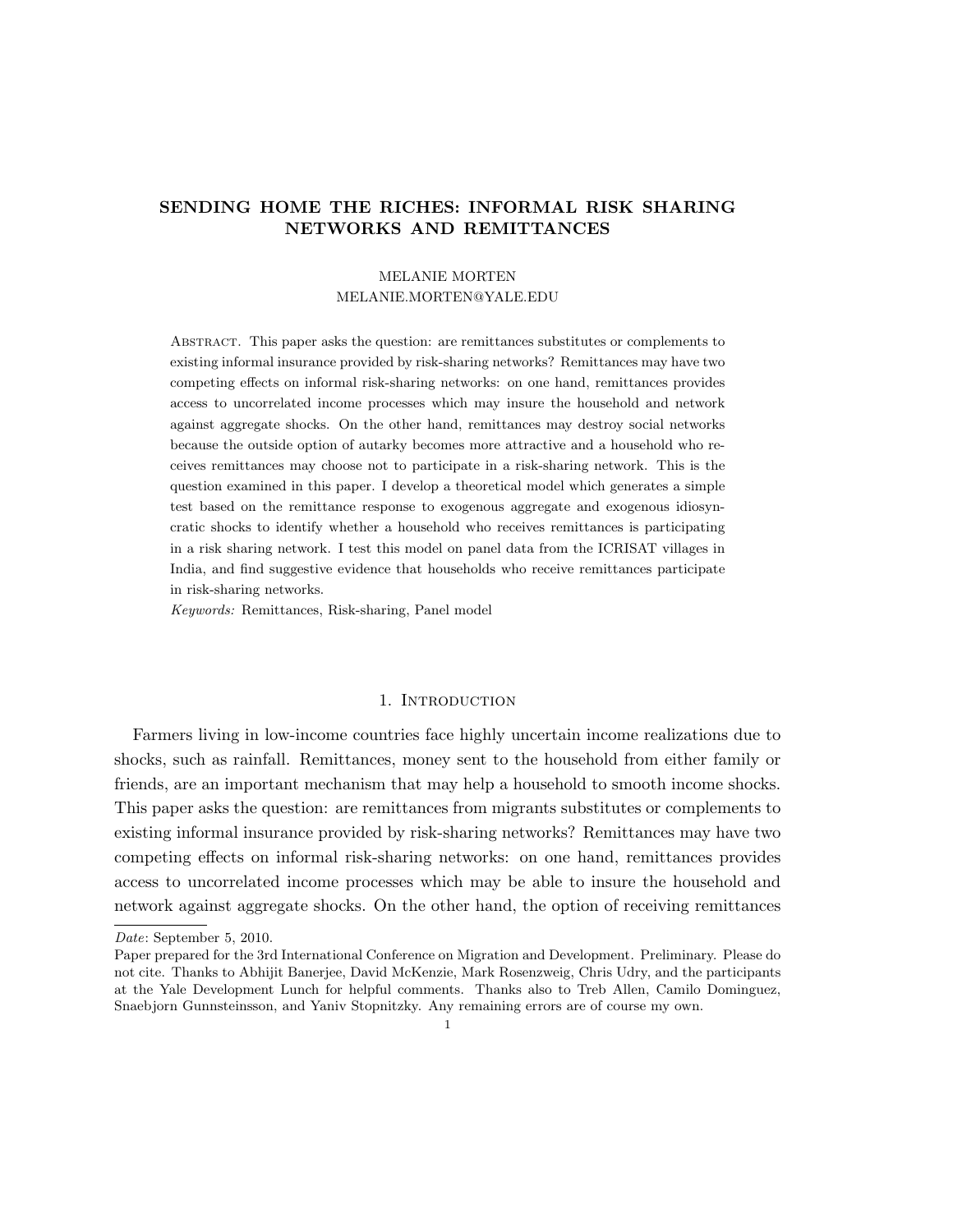may destroy social networks because the outside option of autarky becomes more attractive and a household who receives remittances may choose not to participate in a risk-sharing network. This is the trade-off analyzed in this paper. I develop a theoretical model which generates a simple test based on the remittance response to exogenous own income shocks and exogenous network shocks to identify, ex post, whether a household who receives remittances is participating in a risk sharing network. I test this model on panel data from the ICRISAT villages in India, and find suggestive evidence that households who receive remittances participate in risk-sharing networks.

Farmers living in low-income countries face highly uncertain income realizations due to shocks, such as rainfall. With standard assumptions on utility functions, households want to smooth consumption across periods and reduce consumption fluctuations. There is evidence that many individuals engage in informal risk-sharing networks, where transfers are given and received according to income realizations, to smooth income shocks. The first-best outcome is where each household receives a fixed proportion of total resources available in the network at one time: all idiosyncratic risk is pooled. However, if the risk-sharing network is geographically concentrated, such a network can smooth against idiosyncratic, but not aggregate, shocks. In empirical applications, less-than (but, closeto) full risk sharing is observed  $([2], [11], [12])$ .

One way of gaining access to diversified income flows is for members of the household to migrate to another geographical area, and then send remittances back to the household in the village. In India, the main source of migration from villages is due to the migration of women due to marriage, which can be explained by risk-smoothing motives ([10]). Remittances have been shown in both India ([8]) and the Philippines ([13]) to respond to income shocks and have an insurance motive. If remittances to a household are then used to help the village or wider network smooth income shocks, remittances may be a way to increase the level of insurance against aggregate shocks for the network as a whole. However, it is possible that migration results in a break-down or reduction in insurance provided by informal risk-sharing networks: models of limited commitment ([6], [7]) predict that insurance decreases and informal insurance may be crowded out as the outside autarkic option of a household increases  $([1]$ , which may be the case when the household has access to a stream of remittances.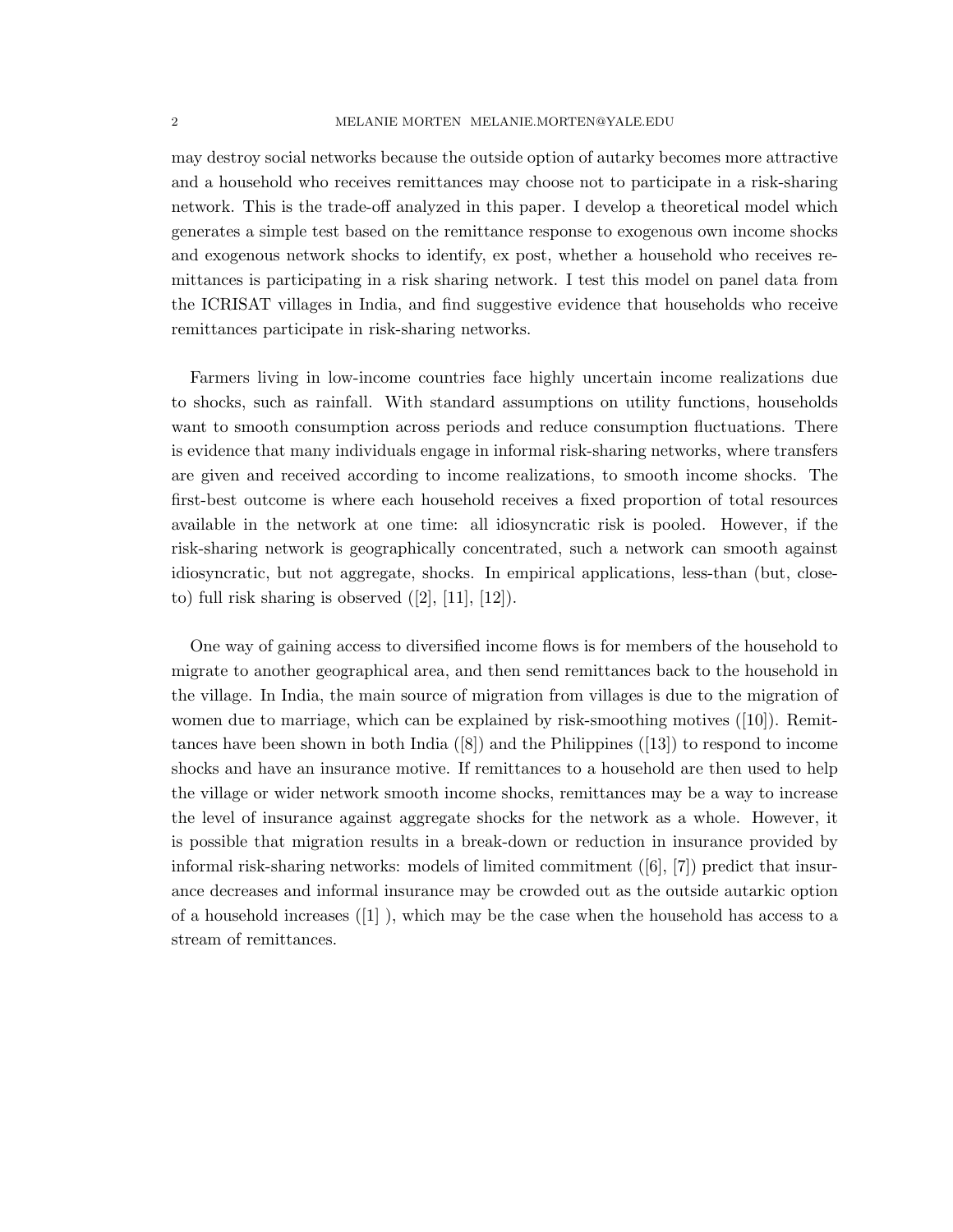The contribution of this paper is to look at the interaction between remittances and informal risk-sharing networks. I want to examine the effect of remittances on risk sharing networks after any decision to migrate has been made and then examine the question of whether, ex post, the household participates in the risk-sharing network  $\frac{1}{1}$ . If a household is not sharing risk with the network, but is receiving remittance flows that have an insurance motive, then remittances should increase when the household faces an income shock. In particular, it should only be the magnitude of the shock, and not the source of the shock (i.e. whether the shock is idiosyncratic or aggregate in nature), that should affect the remittances received. However, if the household is participating in a risk-sharing network then remittances may provide insurance for a network against aggregate shocks. In this case, remittances should respond more to aggregate shocks than idiosyncratic shocks, as the household receiving the remittance will then make a transfer to the other households in the network, and the other households are also affected by the aggregate shock. I use this idea to test whether the household is participating in the risk-sharing network. I test this model on panel data from the ICRISAT villages in India, and find suggestive evidence that households who receive remittances participate in risk-sharing networks. The results also suggest that the appropriate network for risk-sharing is the caste or jati netwrk, rather than the village level network.

The remainder of this paper is structured as follows: Section Two presents the theoretical model of risk sharing between three agents (a migrant, a household, and the network) and derives the theoretical test. Section Three lays out the empirical strategy employed in the paper to implement the test used in the model. Section Four discusses the ICRISAT data, and Section Five undertakes the test of participation in risk sharing networks. The final section briefly concludes.

#### 2. Model

This section develops a simple model of risk sharing between three agents: the migrant, the household who receives remittances from the migrant and the 'network' (which is modeled here as another household). I use this simple model to derive the empirical test to be used in the analysis. The intuition of the test is simple: if the household is sharing risk with the network, then full risk sharing means sharing all the income equally: an aggregate shock affects both the network and the household, so the remittance response to an

<sup>&</sup>lt;sup>1</sup>That is, I take the decision to migrate as exogenous. Future work will extend this framework to analyze selection into migration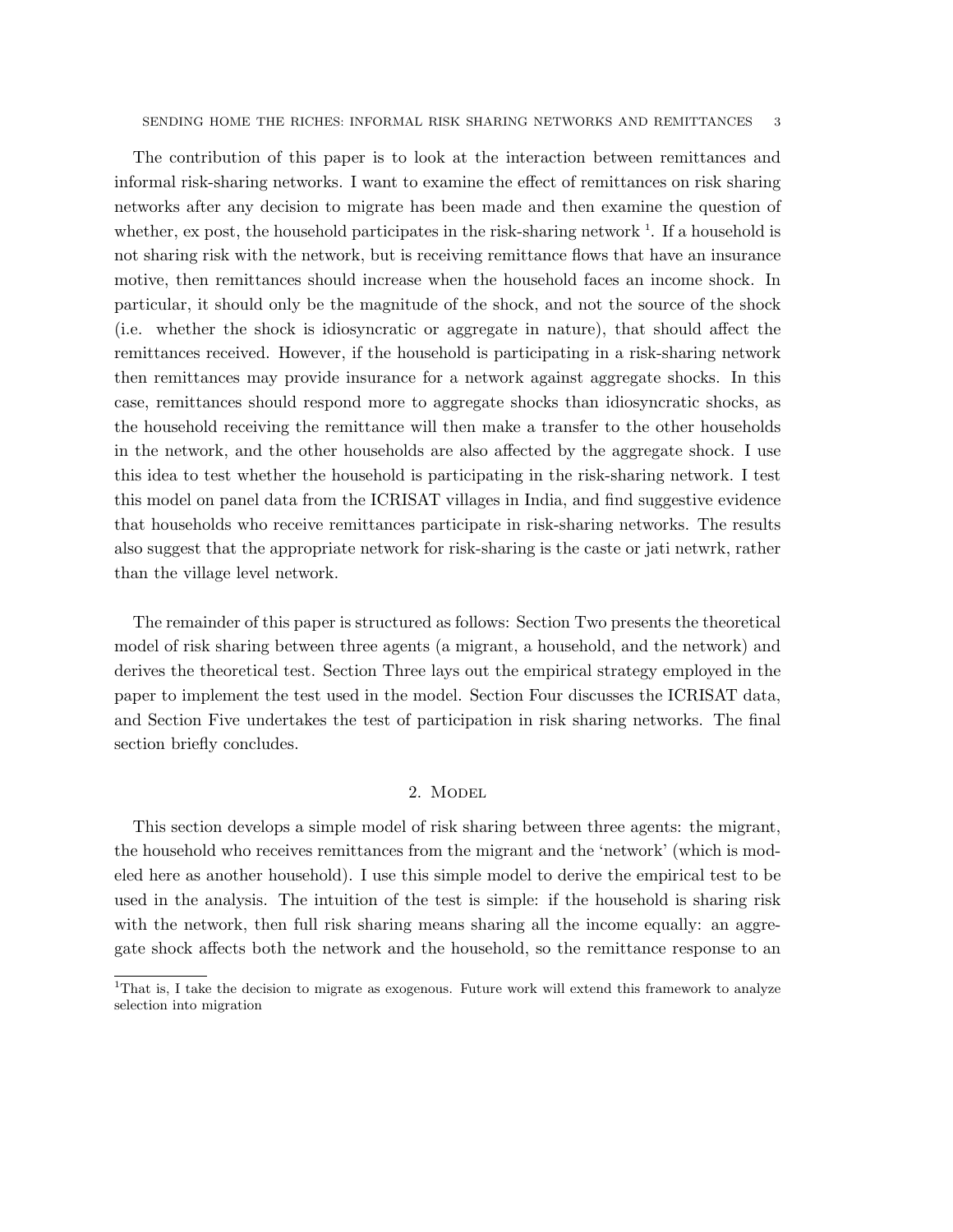aggregate shock should be larger than that of an idiosyncratic shock if the household and network are sharing risk.

The economic environment is the following:

- The migrant receives a constant income each period,  $y_m$  each period
- The household and network receive income each period comprised of a common aggregate component, z, and an idiosyncratic component,  $\{s_h, s_h\}$  for the household and network respectively: that is, the income realization for the household is  $y_h = z + s_h$  and the income realization for the network is  $y_n = z + s_h$

First, I consider the model where the migrant is altruistically linked to the household, and show that remittance sent by the migrant will respond to shocks to household income - in particular, remittances will have the same response to aggregate  $(z)$  shocks as idiosyncratic  $(s_h)$  shocks. I then consider the model if the household receiving remittances is participating in a risk sharing network with the village.  $2 \text{ In this case, because total}$ income is pooled between the three participants, and an aggregate shock affects both the household and the network, remittances should respond more to aggregate shocks than idiosyncratic shocks.

2.1. No risk sharing between household and village. A social planner finds the optimal remittance from migrant to HH:  $\theta$ 

$$
\max_{\theta} u_m(y_m - \theta) + u_h(\underbrace{z + s_h}_{\text{HH income}} + \theta)
$$

The first order conditions are :

$$
\frac{u'_m(c_m(\epsilon))}{u'_h(c_h(\epsilon))} = 1
$$

Then, assuming that HH and migrant have same preferences yields the following expression for the optimal transfer:

$$
\theta = \frac{1}{2}[y_m - z - s_h]
$$

<sup>&</sup>lt;sup>2</sup>It is possible to show through an application of Becker's [3] 'rotten kid' theorem that the same theoretical result applies whether the migrant is a direct participant in the risk-sharing network and sends remittances to both the village and the household, or an indirect participant and only send remittances to the household. Given the equivalence of the two models, because transfers often involve transaction costs the rest of the paper assumes that the migrant participates indirectly i.e. only transfers money to one household, and therefore the remittance received by the household can be used to undertake the test.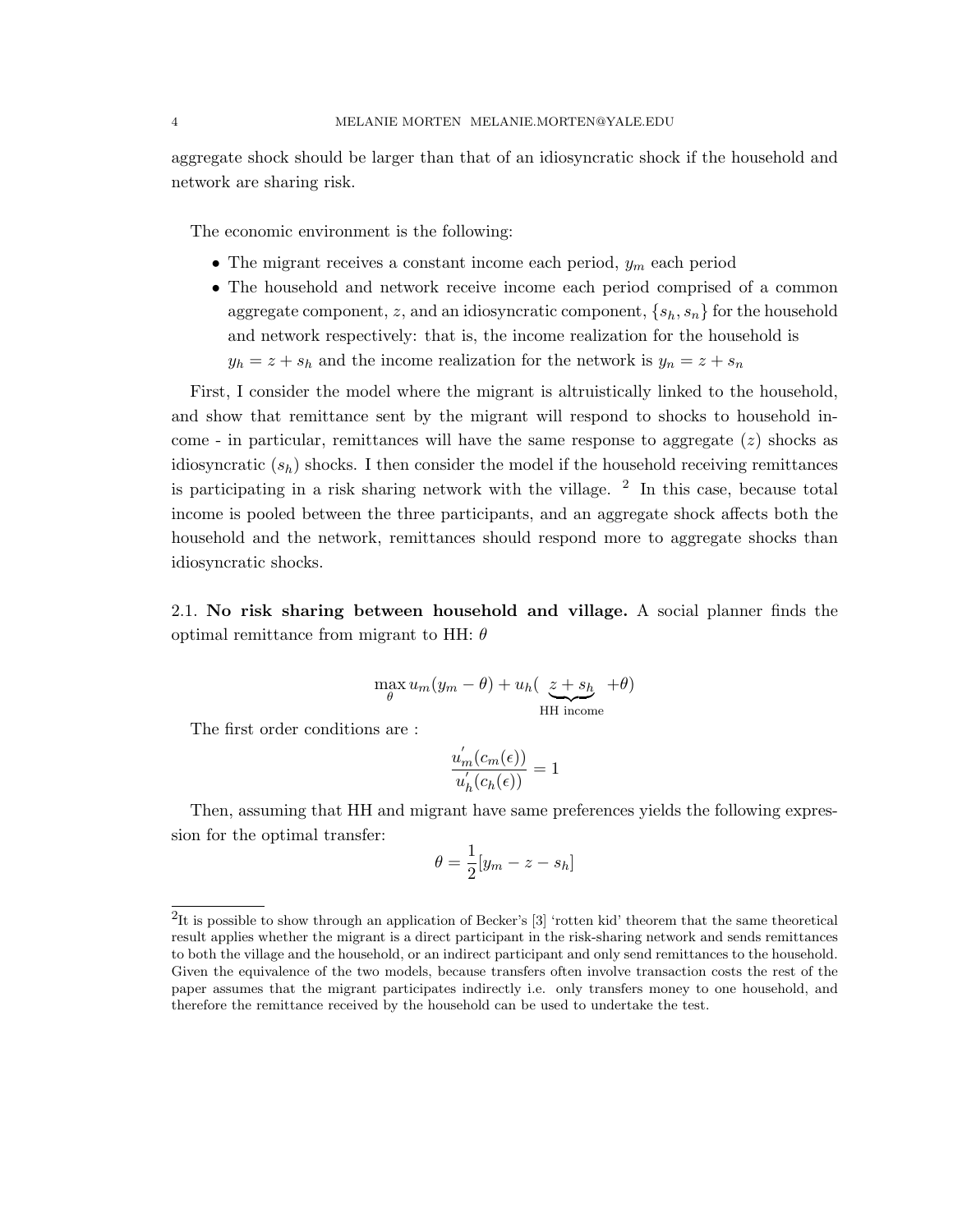And, in particular, remittances respond the same to aggregate shocks as idiosyncratic shocks:

$$
\frac{\partial \theta}{\partial z} = \frac{1}{2} = \frac{\partial \theta}{\partial s_h}
$$

2.2. Incorporating risk sharing between the household and network. First, assume that the migrant, household, and network are participating in a risk sharing network. The social planner finds the remittance from the migrant to the household  $(\theta)$  and the net transfer  $(\tilde{\tau})$  from the household to the network:

> $\max_{\tilde{\tau}\theta} u_m(y_m - \theta) + u_h(\underbrace{z + s_h}_{\tilde{\tau}\theta})$ HH income  $+\theta - \tilde{\tau}$ ) +  $u_n$ ( z + s<sub>n</sub> Network income  $+\tilde{\tau})$

The first order conditions are:

$$
\frac{u_m'(c_m(\epsilon))}{u_n'(c_h(\epsilon))}=1
$$
  

$$
\frac{u_h'(c_m(\epsilon))}{u_n'(c_h(\epsilon))}=1
$$

which implies

$$
u'_m(c_m(\tilde{\tau},\theta)) = u'_h(c_h(\tilde{\tau},\theta)) = u'_n(c_v(\tilde{\tau},\theta))
$$

From the first order conditions, if all three agents have identical preferences this yields that optimal remittance flows from the migrant are:

$$
\theta = \frac{1}{3}(2y_m - (2z + s_h + s_n))
$$

And, in particular, remittances respond more to aggregate than idiosyncratic shocks

$$
\frac{\partial \theta}{\partial z} = \frac{2}{3} > \frac{\partial \theta}{\partial s_h} = \frac{1}{3}
$$

### 3. Empirical Strategy

The model developed yields an intuitive test for whether the household is participating in risk-sharing networks. The test looks at the response of remittances to total (pretransfer) income. If the household is sharing risk with the network, remittances should respond more to aggregate shocks to income than idiosyncratic shocks to income. I test this restriction of the model in two ways: firstly, I compare the response directly of remittances to aggregate and idiosyncratic tests. Secondly, I examine an over-identification test of the model, similar in spirit to Townsend  $([11])$ : if the migrant is fully participating in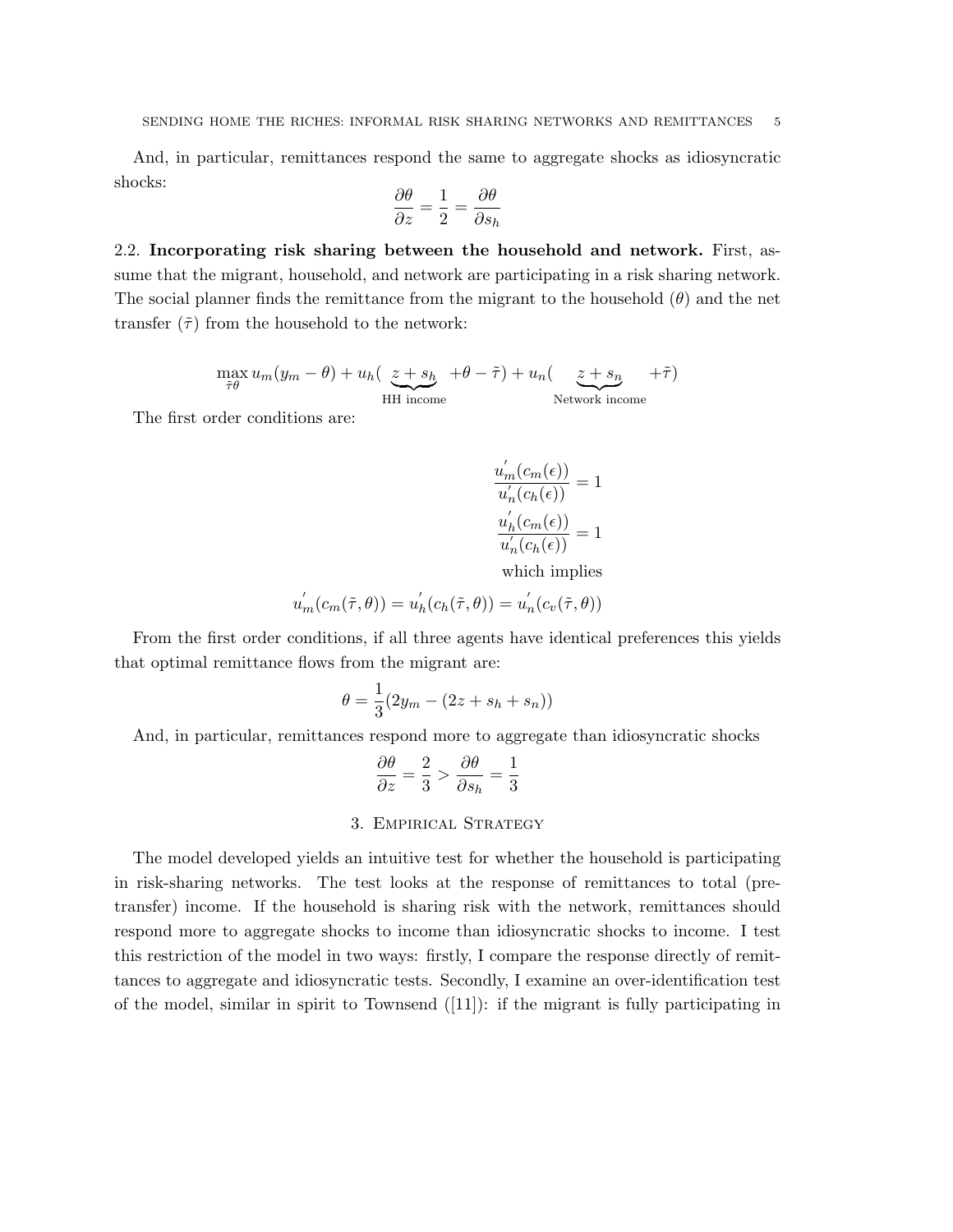the network, then after controlling for network income, own income should be insignificant.

3.1. Testing the response to aggregate vs idiosyncratic shocks. There are two empirical concerns before the model can be tested. Firstly, income is endogenous, and so the empirical strategy needs to examine the remittance response to exogenous idiosyncratic and aggregate income shocks. The exogenous shock used in the empirical section is based on rainfall. Rainfall is interacted with a farmer's crop holdings and soil type to produce an exogenous measure of idiosyncratic income variation. The aggregate component of income is given by an appropriate network fixed effect, following Kazianga and Udry ([5]). That is, income  $Y_{int}$  of household i in network n at time t is given by:

$$
Y_{int} = \alpha_1 X_{int} + \alpha_3 R_{nt} C_{int} + \gamma_{nt} + \gamma_i + \epsilon_{int}
$$

where  $X_{int}$  is a vector of demographic characteristics, such as household size;  $R_{nt}$  is a vector of rainfall shocks,  $C_{int}$  is a vector of crop-specific and soil-specific land holdings, and  $\gamma_{nt}$  is a network-time fixed effect that captures the aggregate shock at time t to the network. From this equation, I can construct idiosyncratic and aggregate shocks:

$$
\hat{Y}_{int}^{\text{idio}} = \hat{\alpha_3} R_{nt} C_{int}
$$

$$
\hat{Y}_{int}^{\text{agg}} = \hat{\gamma}_{nt}
$$

The empirical test is then to consider the remittance response to each of these shocks: that is,

(1) 
$$
R_{int} = \beta_1 \hat{Y}_{int}^{\text{idio}} + \beta_2 \hat{Y}_{int}^{\text{agg}} + \epsilon_{int}
$$

Which generates an alternative empirical test for participation of migrant HH in risksharing network:

$$
H_0: \beta_2 = \beta_1
$$

$$
H_A: \beta_2 > \beta_1
$$

3.2. Alternative: Over-identification test. A second test is also possible from the model. This test has the opposite null hypothesis: that is, the test is a test with a null of participation in the risk-sharing network. The test is very similar to the standard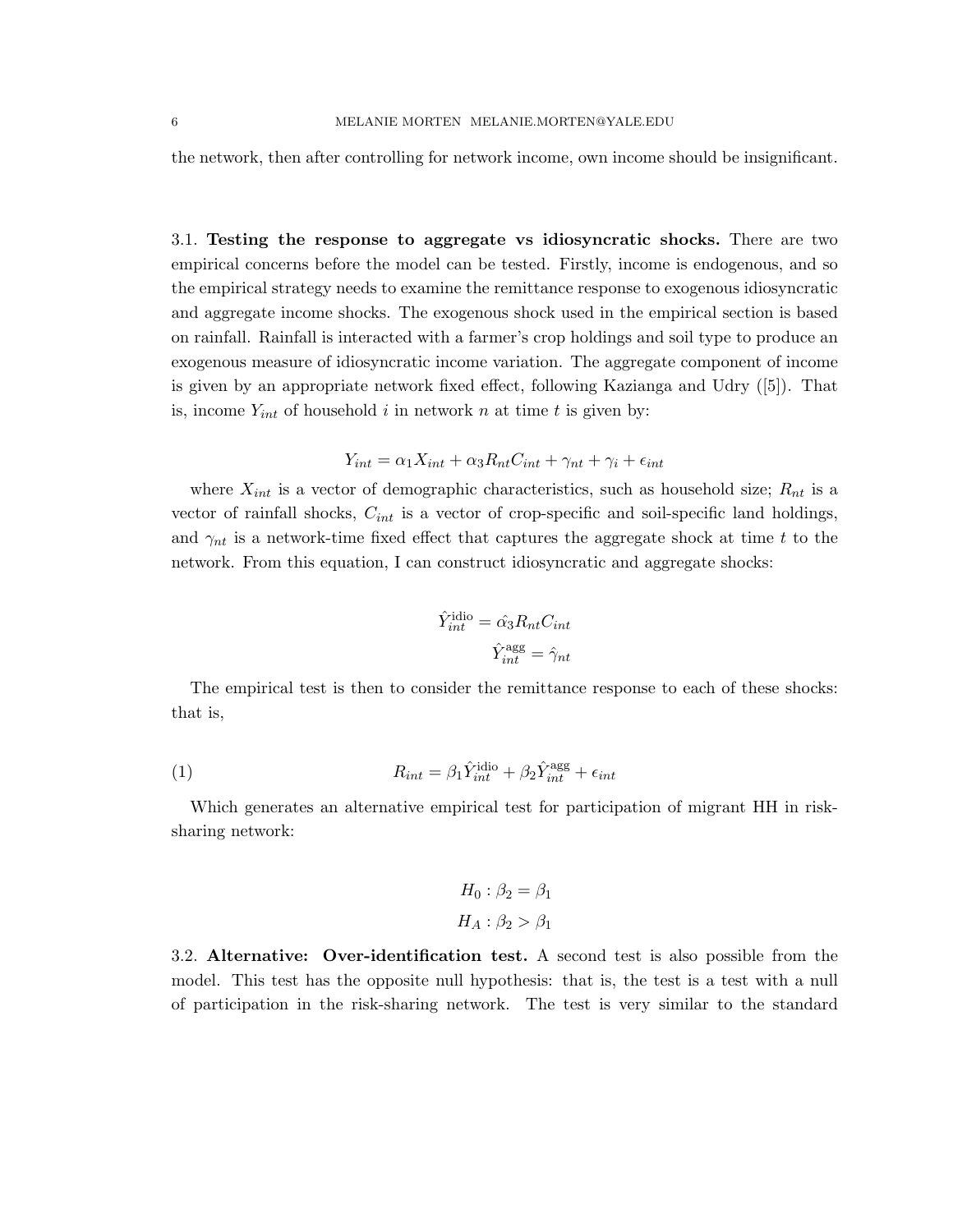'Townsend'-style test of risk-sharing ([11]). From the theoretical section, we know that remittances under the null of participating in the risk sharing network are given by  $\theta =$ 1  $\frac{1}{3}(2y_m - (2z + s_h + s_n))$ . Note that the term  $2z + s_h + s_n$  is the current income of the network. This can be directly expressed by a network-year fixed effect. That is, after controlling for network income, in the following regression:

$$
(2) \t\t R_{int} = \psi_1 Y_{int} + \gamma_{nt} + \gamma_t + \epsilon_{int}
$$

an individual's own income should be insignificant in the following regression:  $\psi_1 = 0$ 

#### 4. DATA

This section outlines the ICRISAT data, collected in 10 villages in semi-arid India over the period 1975-1984. The survey data contains comprehensive measures of financial transactions within the household, farm activity, and inventories of goods. Following Foster and Rosenzweig ([4]) I use data from 5 villages where relatively complete data is available on the partner code for transactions. I define remittances as transfers that have a partner code of either relative, friend, landlord, or missing, that originate outside the village. I define in-village transfers as those with the same partner code, but originating within the village. Net transfers are defined as the sum of out-of-village and within-village transfers. I do not include transfers made for marriage purposes. I drop the households who do not have any land-holdings, as land-holdings are interacted with the rainfall shock to provide the measure of the idiosyncratic income shock. This leaves 169 households, and a total of 1088 household-year observations <sup>3</sup>

Table 1 breaks down the source of income for the households, both overall and by village. Crop income comprises 45% of income, and is the dominant source of income. Labor income is 37% of the total. Net transfer income and net remittance income comprise a small proportion of total income (and are negative in some cases), however, this is because in transfers and out transfers are almost balanced, and so close to zero in net terms. Table 2 explores this further by breaking down remittance and transfer in and out flows. This is consistent with Foster and Rosenzweig ([4]) that households both make and receive transfers, consistent with models of risk-sharing when transfers depend on income realizations. However, remittances are still small in magnitude: mean remittance inflows are 2.3% of

<sup>&</sup>lt;sup>3</sup>I clean the data by dropping the following: any households where the absolute value of net transfers in one year is more than two times total non-transfer income; and the top/bottom 1% of values of total non-transfer income to remove outliers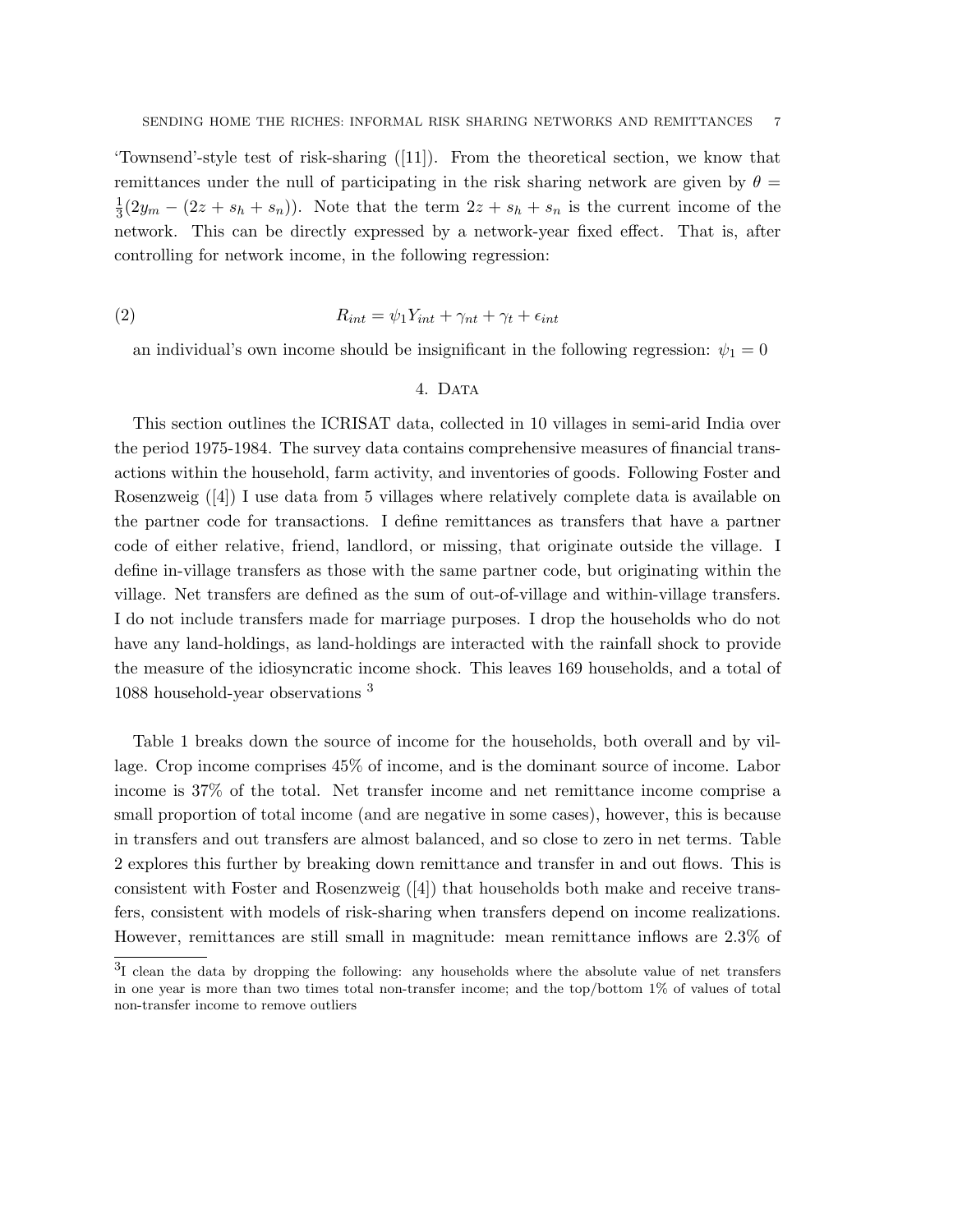total income, and mean remittance outflows 3% of total income.

To create the income shock measures I use measures of rainfall, an exogenous shock to income processes. To create the idiosyncratic shock I utilize variation in crop holdings by the household, and that different crops are planted and harvested at different times of the year, and hence affected differentially by rainfall realizations each month. Tables 3 and 4 show the distribution of crops by village for each of the seasons. For example, Sorghum is planted during April to August during the Kharif cropping season, while Castor is planted between June and July, so any rainfall occurring before June will affect those farmers who have planted Sorghum planted but not those who have planted Castor. Table 5 shows the distribution of soil type by village. To create an idiosyncratic shock, I interact mean monthly rainfall with crop-specific land cultivated, and soil-specific land cultivated variables <sup>4</sup> The idiosyncratic rainfall instruments are strong instruments for predicting total non transfer income: the F statistic for the null that the set of variables are jointly equal to zero is 6.605, which is strongly rejected at the  $1\%$  level of significance. The first stage results are given by type of income in Table Six.

#### 5. Results

The section presents the results of the risk-sharing. I consider three potential definitions of the relevant risk-sharing network: the village, the caste (using a caste-ranking system that groups castes into seven hierarchical groups), and the sub-caste (jati). Firstly, I show that remittances are responding to household shocks and so provide some insurance motive. I then perform the tests developed in Section 2 to distinguish participation in the risk-sharing network. I find slight evidence that remittances contribute to risk-sharing within networks, especially at the caste and jati definition of network. I then perform a final consumption-based test of risk sharing which suggests that those who do not receive remittances receive less insurance from the network that those who do receive remittances, which is consistent with the role of remittances found. However, the estimated coefficients

<sup>&</sup>lt;sup>4</sup>An earlier version of this paper aimed to construct aggregate rainfall shocks directly, following Rosenzweig and Binswanger ([9]) - the number of days late (after 1 June) the monsoon started; the average monthly rainfall; and the number of days each month with non-zero rainfall. However, once controlling for the idiosyncratic rainfall shocks these aggregate level variables were no longer statistically significant. In addition, defining aggregate variables in this way does not not easily extend to alternative considerations of the network type.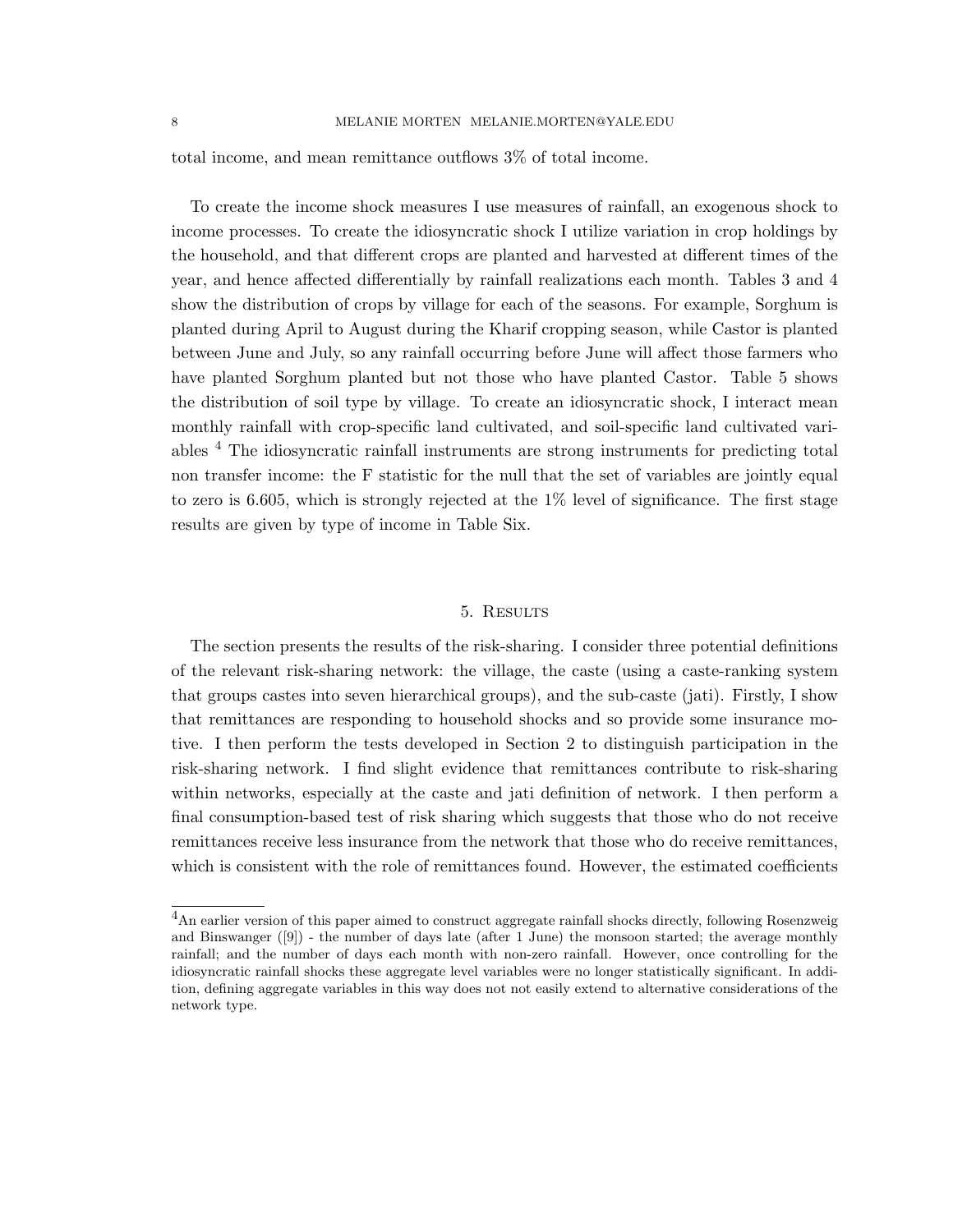are small in magnitude and these results should be interpreted with caution.

5.1. Test A: Do Remittances respond more to aggregate than idiosyncratic shocks? Table 7 presents the results of estimating equation 1. The sign on own income shock is negative, as expected, for all three potential networks considered. All networks are subsets of the village network, so the expected coefficient on the aggregate shock is also negative. This is the case for the caste and jati network, but not the village network. The test for equality of coefficients on the aggregate and idiosyncratic coefficients is only rejected for the jati network.

5.2. Test B: Overidentification test of remittances. Table 8 presents the second test by estimating equation 2. The table shows the coefficient for own income, with the appropriate fixed effect included in the regression but not reported in the table. The overidentification test, in the vein of Townsend, is that after controlling for total resources in the network the coefficient on own income is zero. This is only rejected for the village definition of network, but not for the caste or jati network. This evidence is consistent with the results above, that remittances are used to contribute to a risk sharing network.

Finally, Table 9 presents the standard Townsend test for consumption. If remittances were being used as part of a risk sharing network, then it would be consistent that after all transfers/remittances were conducted, consumption patterns should be consistent: that is, consumption should not depend on own income. This is rejected for all the definitions of networks considered. However, an interaction with a dummy variable that indicates the household had zero net remittances in the year is significant. This shows that own income is a larger component of consumption for households that didn't receive remittances, suggests that households who didn't receive remittances have less insurance from the relevant network. However, this result is only suggestive and should be interpreted with caution, as selection into receiving remittances is endogenous.

#### 6. Conclusion

This paper developed a simple model of risk sharing to answer the question: are remittances substitutes or complements to existing informal insurance provided by risk-sharing networks? Remittances may have two competing effects on informal risk-sharing networks: on one hand, remittances provide access to uncorrelated income processes which may be able to insure the household and network against aggregate shocks. On the other hand,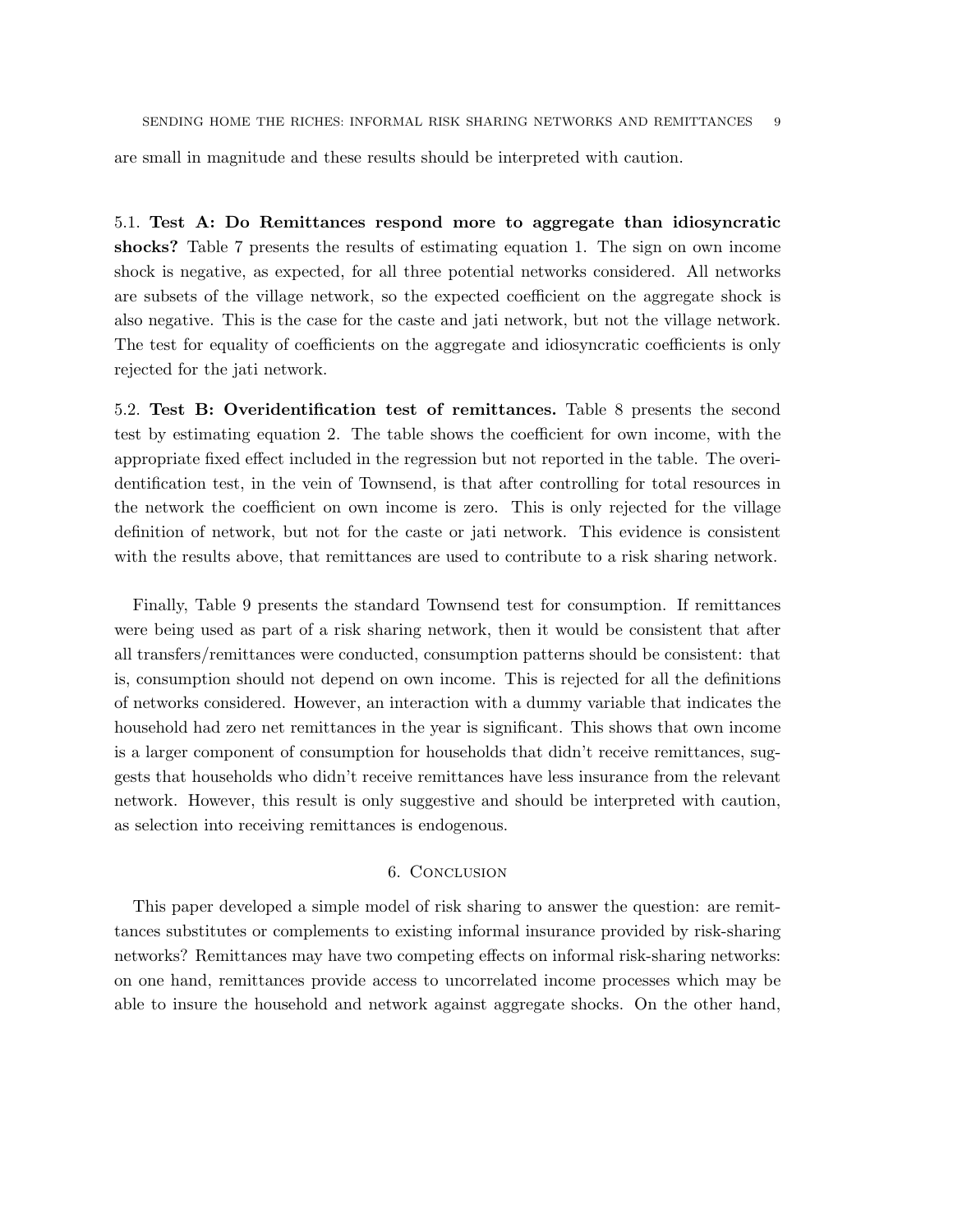#### 10 MELANIE MORTEN MELANIE.MORTEN@YALE.EDU

remittances may destroy social networks because the outside option of autarky becomes more attractive and a household who receives remittances may choose not to participate in a risk-sharing network. The intuition of the test developed is simple: if the household is sharing risk with the network, then full risk sharing means sharing all the income equally: an aggregate shock affects both the network and the household, so the remittance response to an aggregate shock should be larger than that of an idiosyncratic shock if the household and village are sharing risk.

I undertook two empirical tests of this hypothesis using the panel ICRISAT data from village economies in India, utilizing exogenous income shocks in the form of crop-specific rainfall shocks. The results are suggestive that remittances contribute to risk-sharing with a network, especially a network that is either caste-based or jati-based rather than the whole village. However, the magnitude of the results are very small and should be interpreted accordingly. The framework used in this paper looks at the effect of remittances after the migration decision has been made. Future work will explore the selection into migration, and the interaction of risk sharing networks for this decision.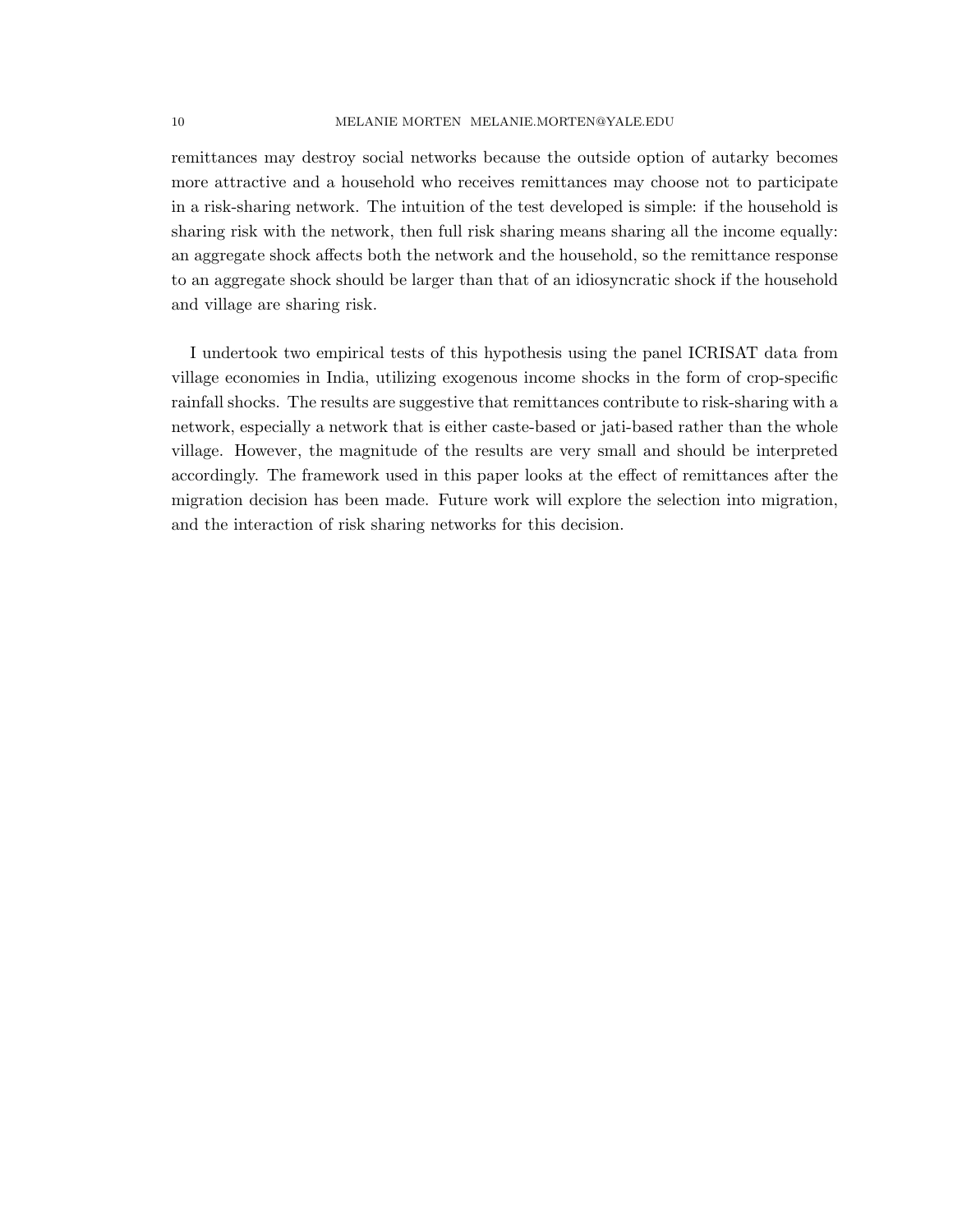#### **REFERENCES**

- [1] P. Albarran and O. Attanasio. Limited commitment and crowding out of private transfers: Evidence from a randomised experiment. Economic Journal, Jan 2003.
- [2] J. Altonji, F. Hayashi, and L. Kotlikoff. Is the extended family altruistically linked? direct tests using micro data. The American Economic Review, Jan 1992.
- [3] G. Becker. A theory of social interactions. Journal of Political Economy, Jan 1974.
- [4] A. Foster and M. Rosenzweig. Imperfect commitment, altruism, and the family: evidence from transfer behavior in low-income rural . . . . Review of Economics and Statistics, Jan 2001.
- [5] H. Kazianga and C. Udry. Consumption smoothing? livestock, insurance and drought in rural burkina faso journal of development .... Journal of Development Economics, Jan 2006.
- [6] N. Kocherlakota. Implications of efficient risk sharing without commitment. Review of Economic Studies, Jan 1996.
- [7] E. Ligon, J. Thomas, and T. Worrall. Informal insurance arrangements with limited commitment: Theory and evidence from village economies. The Review of Economic Studies, 69(1):209–244, Jan 2002.
- [8] M. Rosenzweig. Risk, implicit contracts and the family in rural areas of low-income countries. The Economic Journal, Jan 1988.
- [9] M. Rosenzweig and H. Binswanger. Wealth, weather risk and the composition and profitability of agricultural investments. The Economic Journal, Jan 1993.
- [10] M. Rosenzweig and O. Stark. Consumption smoothing, migration, and marriage: evidence from rural india. The Journal of Political Economy, Jan 1989.
- [11] R. Townsend. Risk and insurance in village india. Econometrica, 62(3):539–591, May 1994.
- [12] C. Udry. Risk and insurance in a rural credit market: An empirical investigation in northern nigeria. The Review of Economic Studies, 61(3):495–526, Jul 1994.
- [13] D. Yang and H. Choi. Are remittances insurance? evidence from rainfall shocks in the philippines. The World Bank Economic Review, 21(2):219–248, Jun 2007.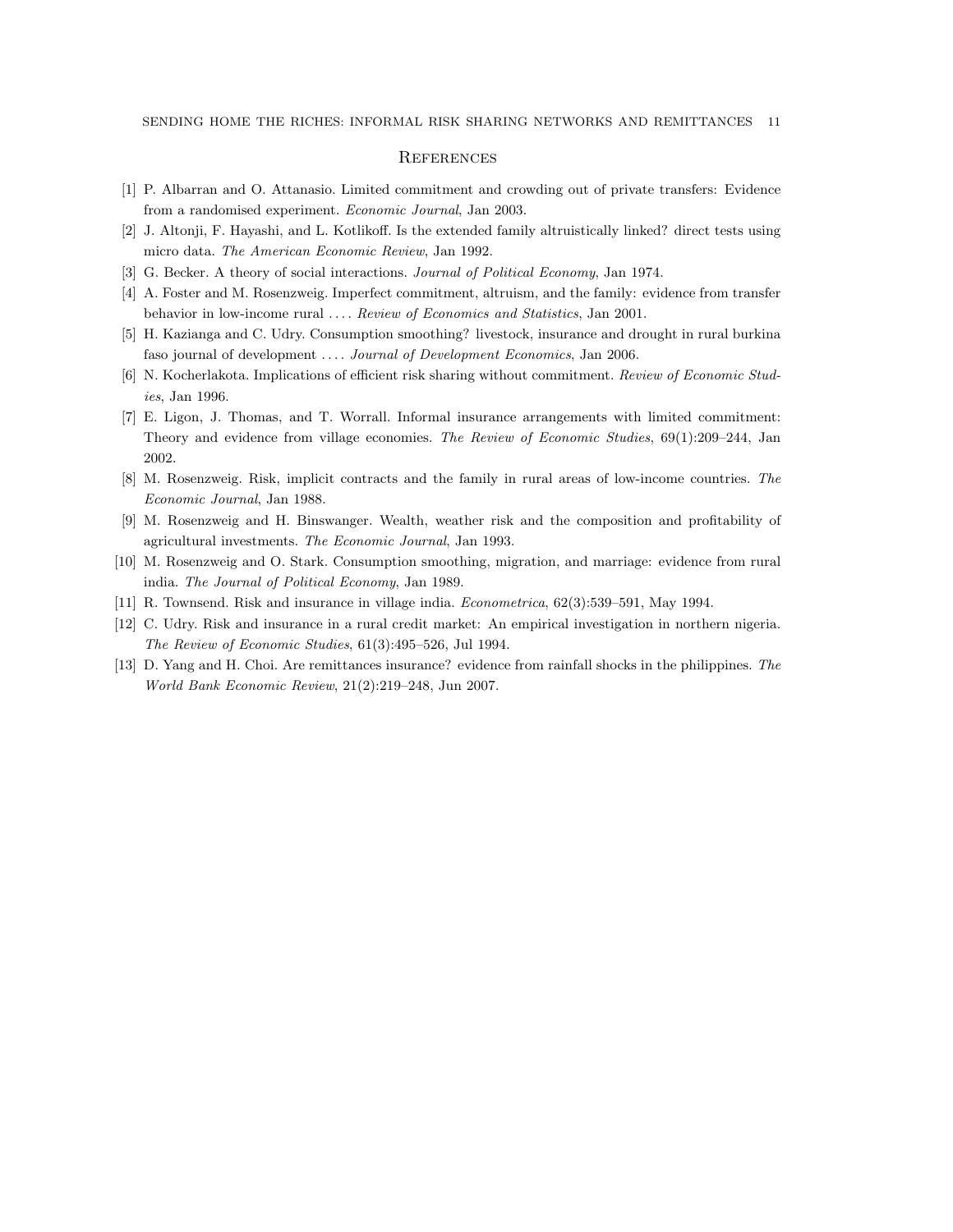

Figure 1. Research Question: Do households receiving remittances participate in informal risk sharing networks with the village?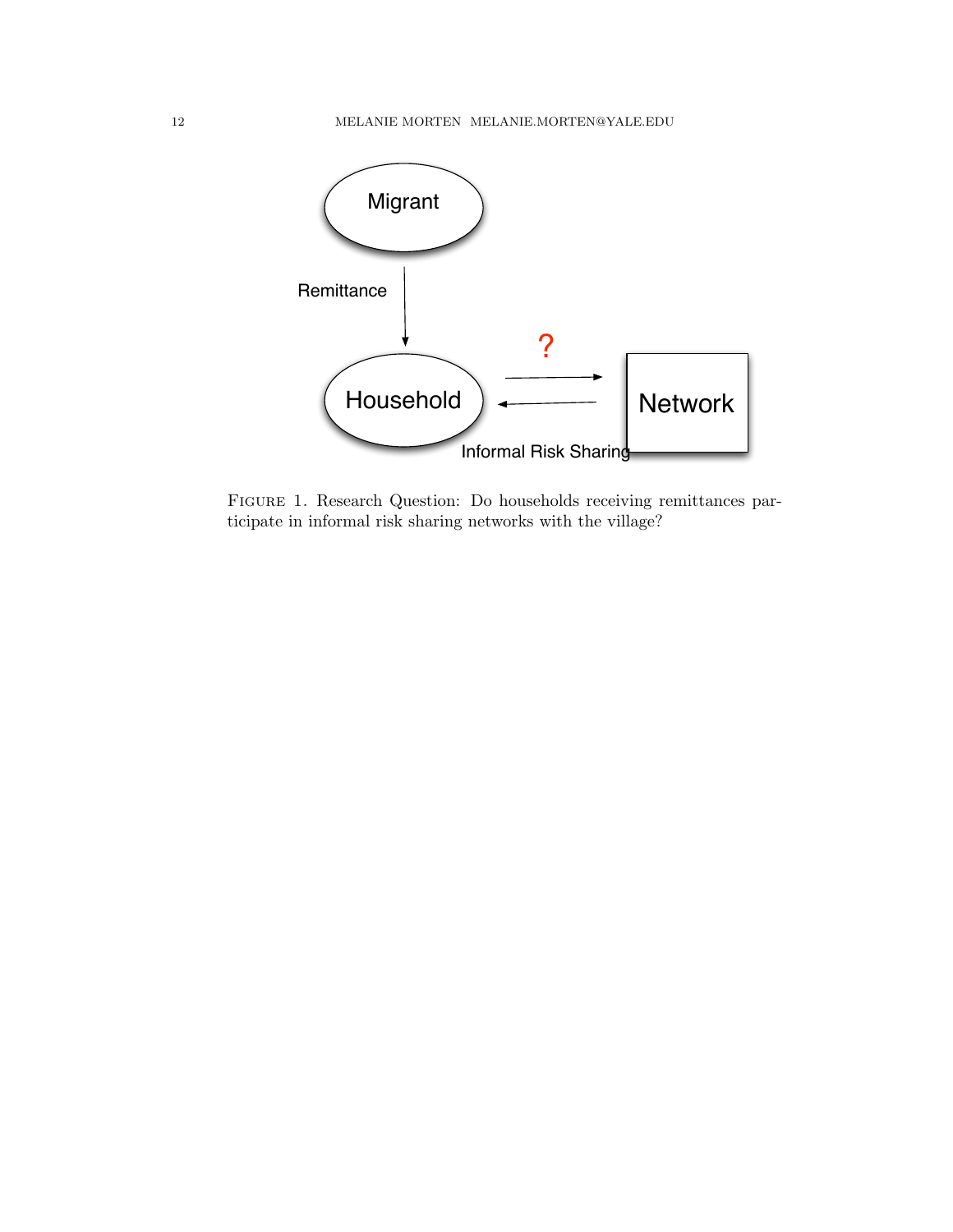|                       | All  | village1 | village3 | village <sub>5</sub> | village7 | village <sub>8</sub> |
|-----------------------|------|----------|----------|----------------------|----------|----------------------|
|                       | mean | mean     | mean     | mean                 | mean     | mean                 |
| Crop Income           | 0.45 | 0.56     | 0.37     | 0.54                 | 0.24     | 0.35                 |
| Livestock Income      | 0.10 | 0.03     | 0.22     | $-0.01$              | 0.27     | 0.06                 |
| Labor Income          | 0.37 | 0.25     | 0.36     | 0.36                 | 0.37     | 0.70                 |
| Trade Income          | 0.07 | 0.16     | 0.01     | 0.05                 | 0.09     | 0.02                 |
| Total Transfer Income | 0.01 | $-0.00$  | 0.04     | 0.06                 | 0.03     | $-0.13$              |
| Remittance Income     | 0.02 | 0.03     | 0.00     | 0.00                 | 0.06     | 0.01                 |
| Number Obs            | 1088 | 289      | 269      | 298                  | 110      | 122                  |
| No HH                 | 169  | 38       | 37       | 35                   | 28       | 31                   |

Table 1. Sources of Income, by village

Tables show mean percentage, for all households and by whether the household received remittances (defined as transfers originating from outside the village) that year. Remittance and Transfer income are net values, hence may be negative

| INDEE E, NOVIQED OF IQEMILIMIQED, DI TEERQE |          |           |          |          |          |           |  |  |
|---------------------------------------------|----------|-----------|----------|----------|----------|-----------|--|--|
|                                             | All      | village1  | village3 | village5 | village7 | village8  |  |  |
|                                             | mean     | mean      | mean     | mean     | mean     | mean      |  |  |
| Total Income                                | 5839.49  | 5084.66   | 5452.95  | 7043.61  | 3103.31  | 8005.69   |  |  |
| Net Transfer                                | $-62.59$ | $-207.22$ | $-4.44$  | 53.91    | 90.91    | $-271.20$ |  |  |
| Net In Village Trans                        | $-23.26$ | $-65.38$  | $-27.67$ | $-31.86$ | 176.74   | $-73.03$  |  |  |
| Inflow In V                                 | 225.21   | 140.81    | 212.11   | 68.87    | 281.70   | 784.99    |  |  |
| Outflow In V                                | 248.47   | 206.19    | 239.78   | 100.73   | 104.96   | 858.03    |  |  |
| Net Remittance                              | -39.34   | $-141.84$ | 23.23    | 85.77    | $-85.83$ | $-198.17$ |  |  |
| Remittance In                               | 136.46   | 104.63    | 136.95   | 133.93   | 214.03   | 147.06    |  |  |

TABLE 2. SOURCES OF REMITTANCES, BY VILLAGE

Tables show mean percentage, for all households and by whether the household received remittances (defined as transfers originating from outside the village) that year. Remittance and Transfer income are net values, hence may be negative

Remittance Out 175.80 246.47 113.72 48.15 299.86 345.23 Number Obs 1088 289 269 298 110 122 No HH 169 38 37 35 28 31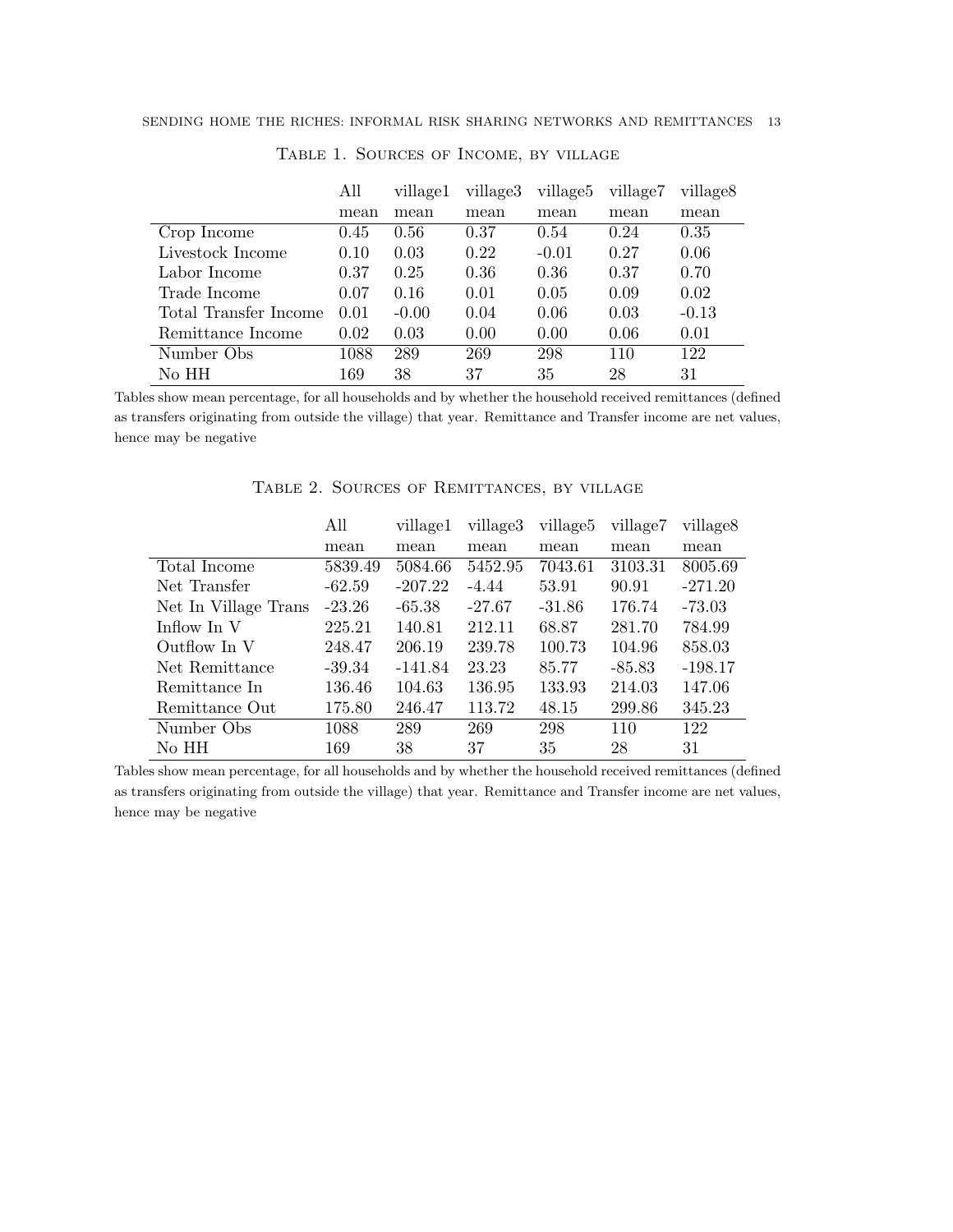|             | Kall_crop | Kvillage1 | Kvillage3 | Kvillage <sub>5</sub> | Kvillage7 | Kvillage <sub>8</sub> |
|-------------|-----------|-----------|-----------|-----------------------|-----------|-----------------------|
|             | mean/sd   | mean/sd   | mean/sd   | mean/sd               | mean/sd   | mean/sd               |
| Sorghum     | 0.20      | 0.38      | 0.02      | 0.29                  | 0.04      | 0.01                  |
|             | 0.27      | 0.29      | 0.11      | 0.24                  | 0.15      | 0.02                  |
| Pigeonpea   | 0.07      | 0.00      | 0.36      | 0.00                  | 0.01      | 0.01                  |
|             | 0.22      | 0.02      | 0.36      | $0.02\,$              | 0.06      | 0.05                  |
| OtherPulses | 0.05      | 0.01      | 0.21      | 0.00                  | 0.02      | 0.04                  |
|             | 0.16      | 0.07      | 0.29      | 0.01                  | 0.07      | 0.12                  |
| Castor      | 0.19      | 0.48      | 0.00      | 0.00                  | 0.26      | 0.23                  |
|             | 0.28      | 0.28      | 0.00      | 0.00                  | 0.25      | 0.20                  |
| Paddy       | 0.04      | 0.08      | 0.03      | 0.01                  | 0.09      | 0.03                  |
|             | 0.12      | 0.14      | 0.10      | 0.04                  | 0.17      | 0.10                  |
| Cotton      | 0.19      | 0.00      | 0.00      | 0.62                  | 0.00      | 0.02                  |
|             | 0.32      | 0.00      | 0.01      | 0.27                  | 0.00      | 0.06                  |
| Wheat       | 0.00      | 0.00      | 0.00      | 0.00                  | 0.00      | 0.00                  |
|             | 0.00      | 0.00      | 0.00      | 0.00                  | 0.00      | 0.00                  |
| Chickpea    | 0.00      | 0.00      | 0.00      | 0.00                  | 0.00      | 0.00                  |
|             | 0.00      | 0.00      | 0.01      | 0.00                  | 0.00      | 0.00                  |
| Saffron     | 0.00      | 0.00      | 0.00      | 0.00                  | 0.00      | 0.00                  |
|             | 0.00      | 0.00      | 0.00      | 0.00                  | 0.00      | 0.00                  |
| Others      | 0.25      | 0.05      | 0.38      | 0.08                  | 0.58      | 0.66                  |
|             | 0.33      | 0.12      | 0.38      | 0.16                  | 0.28      | 0.23                  |
| Number Obs  | 1088      | 289       | 269       | 298                   | 110       | 122                   |
| No HH       | 169       | 38        | 37        | $35\,$                | $28\,$    | 31                    |

Table 3. Kharif (Summer) Crop variation, by village

Tables show mean and sd, calculated as mean of yearly proportion of household crop cultivation by crop type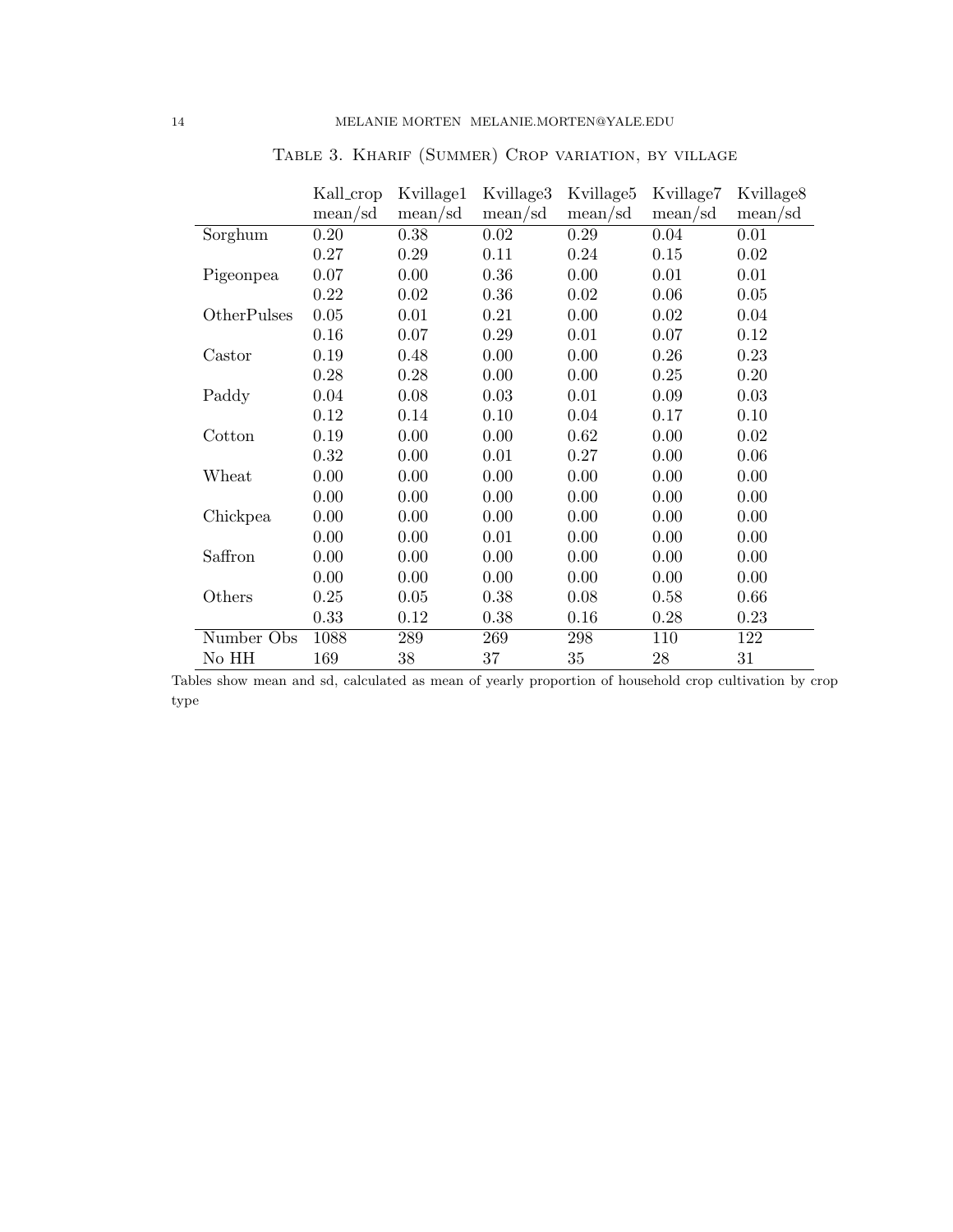|             | Rall_crop | Rvillage1 | Rvillage3 | Rvillage <sub>5</sub> | Rvillage7                      | Rvillage <sub>8</sub> |
|-------------|-----------|-----------|-----------|-----------------------|--------------------------------|-----------------------|
|             | mean/sd   | mean/sd   | mean/sd   | mean/sd               | mean/sd                        | mean/sd               |
| Sorghum     | 0.40      | 0.28      | 0.86      | 0.00                  | 0.04                           | 0.00                  |
|             | 0.44      | 0.38      | 0.17      | 0.00                  | 0.17                           | 0.01                  |
| Pigeonpea   | 0.00      | 0.00      | 0.00      | 0.00                  | 0.00                           | 0.00                  |
|             | 0.00      | 0.00      | 0.00      | 0.00                  | 0.00                           | 0.00                  |
| OtherPulses | 0.02      | 0.10      | 0.00      | 0.00                  | 0.00                           | 0.00                  |
|             | 0.14      | 0.28      | 0.00      | 0.00                  | 0.00                           | 0.00                  |
| Castor      | 0.00      | 0.00      | 0.00      | 0.00                  | 0.00                           | 0.03                  |
|             | 0.04      | 0.00      | 0.00      | 0.00                  | 0.03                           | 0.10                  |
| Paddy       | 0.08      | 0.33      | 0.00      | 0.00                  | 0.03                           | 0.01                  |
|             | 0.25      | 0.40      | 0.00      | 0.00                  | 0.17                           | 0.11                  |
| Cotton      | 0.00      | 0.00      | 0.00      | 0.00                  | 0.00                           | 0.00                  |
|             | 0.00      | 0.00      | 0.00      | 0.00                  | 0.00                           | 0.00                  |
| Wheat       | 0.25      | 0.00      | 0.03      | 0.57                  | 0.68                           | 0.65                  |
|             | 0.38      | 0.02      | 0.07      | 0.40                  | 0.42                           | 0.31                  |
| Chickpea    | 0.09      | 0.01      | 0.06      | 0.36                  | 0.09                           | 0.04                  |
|             | 0.22      | 0.09      | 0.10      | 0.40                  | 0.25                           | 0.12                  |
| Saffron     | 0.06      | 0.21      | 0.01      | 0.04                  | 0.00                           | 0.00                  |
|             | 0.20      | 0.35      | 0.04      | 0.18                  | 0.00                           | 0.00                  |
| Others      | 0.09      | 0.07      | 0.03      | 0.04                  | 0.16                           | 0.28                  |
|             | 0.20      | 0.19      | 0.08      | 0.10                  | 0.30                           | 0.31                  |
| Number Obs  | 1088      | 289       | 269       | 298                   | 110                            | 122                   |
| $\rm No~HH$ | 169       | 38        | 37        | 35                    | $\ensuremath{\mathnormal{28}}$ | 31                    |

Table 4. Rabi (Winter) Crop variation, by village

Tables show mean and sd, calculated as mean of yearly proportion of household crop cultivation by crop type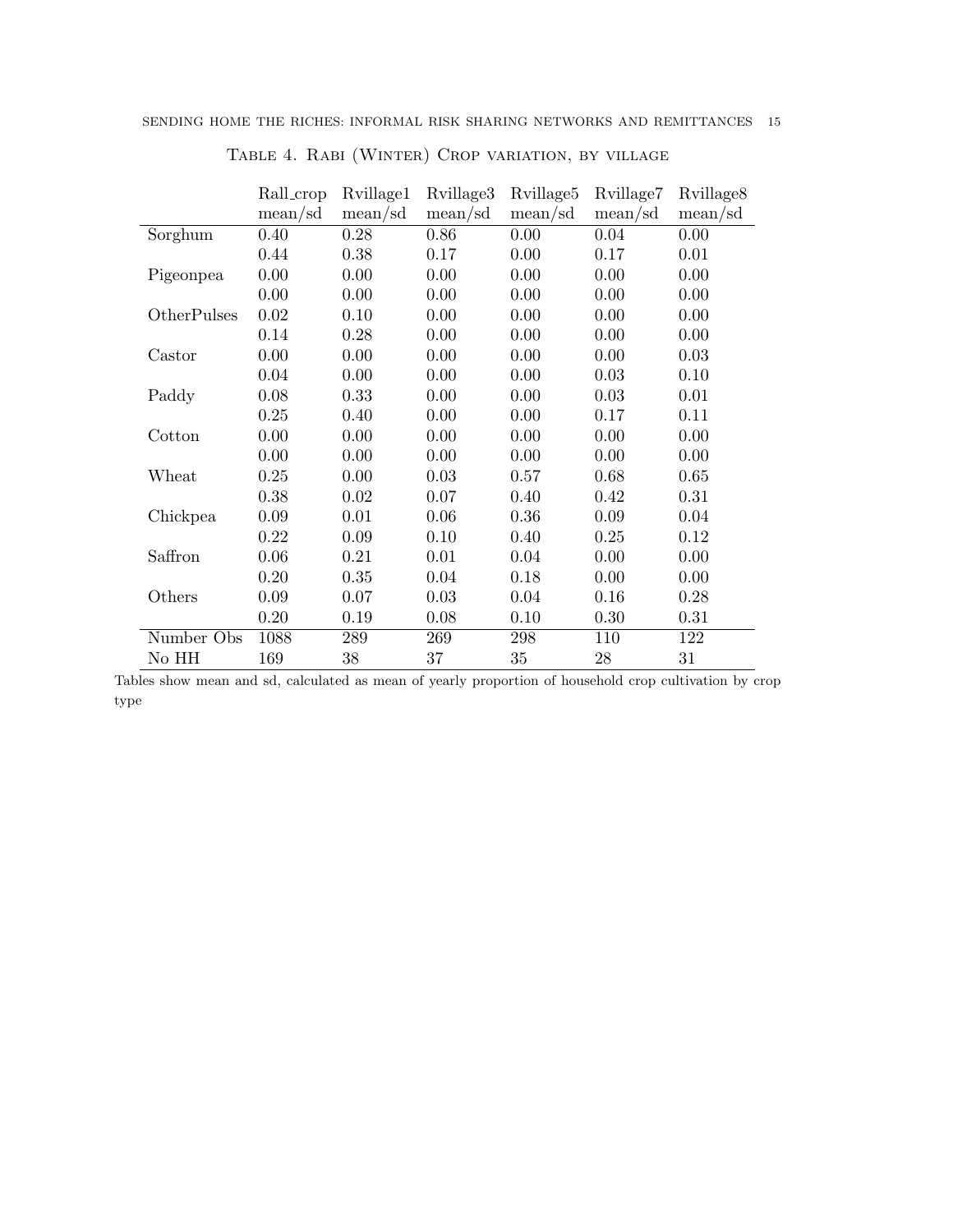|                         | all_crop | village1 | village3 | village <sub>5</sub> | village7 | village <sub>8</sub> |
|-------------------------|----------|----------|----------|----------------------|----------|----------------------|
|                         | mean/sd  | mean/sd  | mean/sd  | mean/sd              | mean/sd  | mean/sd              |
| Deep black              | 0.08     | 0.00     | 0.26     | 0.06                 | 0.00     | 0.00                 |
|                         | 0.23     | 0.00     | 0.36     | 0.18                 | 0.01     | 0.00                 |
| Medium black            | 0.35     | 0.08     | 0.38     | 0.84                 | 0.06     | 0.01                 |
|                         | 0.42     | 0.18     | 0.39     | 0.29                 | 0.19     | 0.02                 |
| Medium to shallow black | 0.12     | 0.11     | 0.25     | 0.07                 | 0.00     | 0.08                 |
|                         | 0.24     | 0.21     | 0.32     | 0.20                 | 0.00     | 0.18                 |
| Shallow red             | 0.20     | 0.74     | 0.00     | 0.03                 | 0.00     | 0.00                 |
|                         | 0.37     | 0.31     | 0.00     | 0.15                 | 0.00     | 0.00                 |
| Gravelly                | 0.03     | 0.02     | 0.09     | 0.00                 | 0.00     | 0.00                 |
|                         | 0.11     | 0.08     | 0.20     | 0.00                 | 0.00     | 0.00                 |
| Problem soil            | 0.01     | 0.05     | 0.00     | 0.00                 | 0.00     | 0.00                 |
|                         | 0.10     | 0.20     | 0.01     | 0.00                 | 0.00     | 0.00                 |
| Others                  | 0.10     | 0.00     | 0.01     | 0.00                 | 0.52     | 0.40                 |
|                         | 0.25     | 0.01     | 0.07     | 0.00                 | 0.34     | 0.32                 |
| Sandy                   | 0.10     | 0.00     | 0.00     | 0.00                 | 0.41     | 0.51                 |
|                         | 0.24     | 0.00     | 0.00     | 0.00                 | 0.31     | 0.31                 |
| Number Obs              | 1088     | 289      | 269      | 298                  | 110      | 122                  |
| No HH                   | 169      | 38       | 37       | 35                   | 28       | 31                   |

# TABLE 5. SOIL TYPE, BY VILLAGE

Tables show mean and sd, calculated as mean of yearly proportion of household crop cultivation by crop type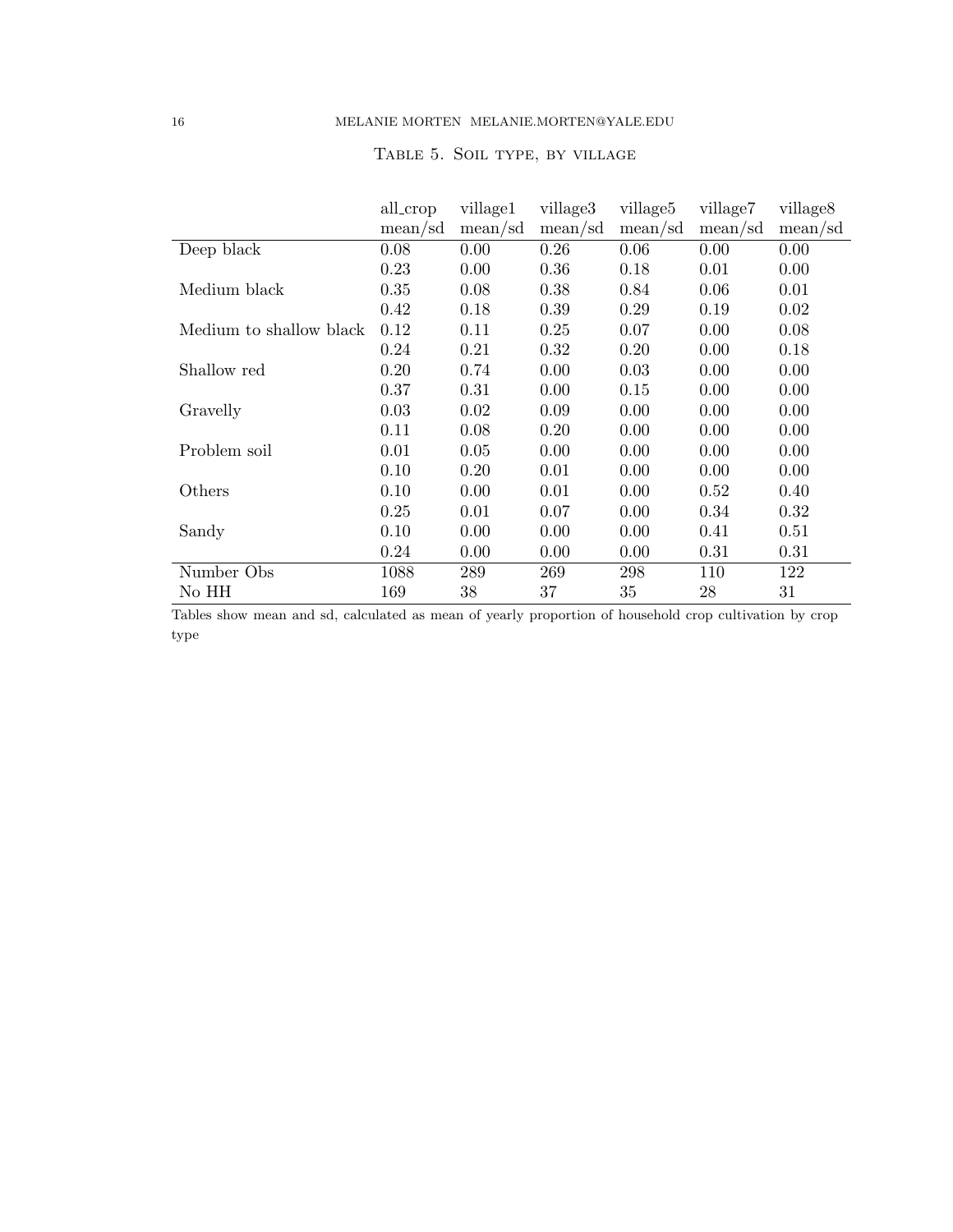|              |         |       |         |         |         | Profit Livestock Labor Trade Transfers Non-Tran Y Remit |       |
|--------------|---------|-------|---------|---------|---------|---------------------------------------------------------|-------|
|              | $b$ /se | b/sec | $b$ /se | $b$ /se | $b$ /se | b/sec                                                   | b/sec |
| R-squared    | 0.701   | 0.492 | 0.122   | 0.019   | - 0.350 | 0.606                                                   | 0.047 |
| N            | 945     | 945   | 945     | 945     | 945     | 945                                                     | 945   |
| F Stat: Idio | 9.527   | 4.524 | 1.508   | 1.069   | 2.960   | 6.605                                                   | 1.179 |
| Prob F       | 0.000   | 0.000 | 0.000   | 0.253   | 0.000   | 0.000                                                   | 0.051 |

Table 6. First stage regressions: Rainfall on income

Idiosyncratic variables are cultivated land by crop interacted with mean monthly rainfall, and soil type interacted with rainfall. F test tests joint significance of sets of rainfall variables. HH fixed effect absorbed.

|           | Remittances |            |            |
|-----------|-------------|------------|------------|
|           | Vill        | Caste      | Jati       |
|           | b/se        | b/se       | b/se       |
| Own Shock | $-0.004$    | $-0.004$   | $-0.009**$ |
|           | (0.004)     | (0.003)    | (0.003)    |
| Agg Shock | 0.015       | $-0.018**$ | $-0.008*$  |
|           | (0.025)     | (0.006)    | (0.003)    |
| Year FE   | Yes         | Yes        | Yes        |
| N         | 1088        | 1076       | 1072       |
| Chi2      | 0.530       | 5.973      | 0.396      |
| p(Chi2)   | 0.467       | 0.015      | 0.529      |

Table 7. Participaton in Risk Sharing Networks

Dependent variable is remittances. First stage regression is non transfer income as a function of crop/soil weather-specific shocks. Aggregate shock is the group fixed effect. Second stage takes predicted idiosyncratic and aggregate shock. No Remit is a dummy for net remittances current year equal to zero. Chi2 and p(chi2) give the result of the null hypothesis that the effect of the idiosyncratic income shock is the same as the effect of the aggregate shock. Bootstrap standard errors calculated